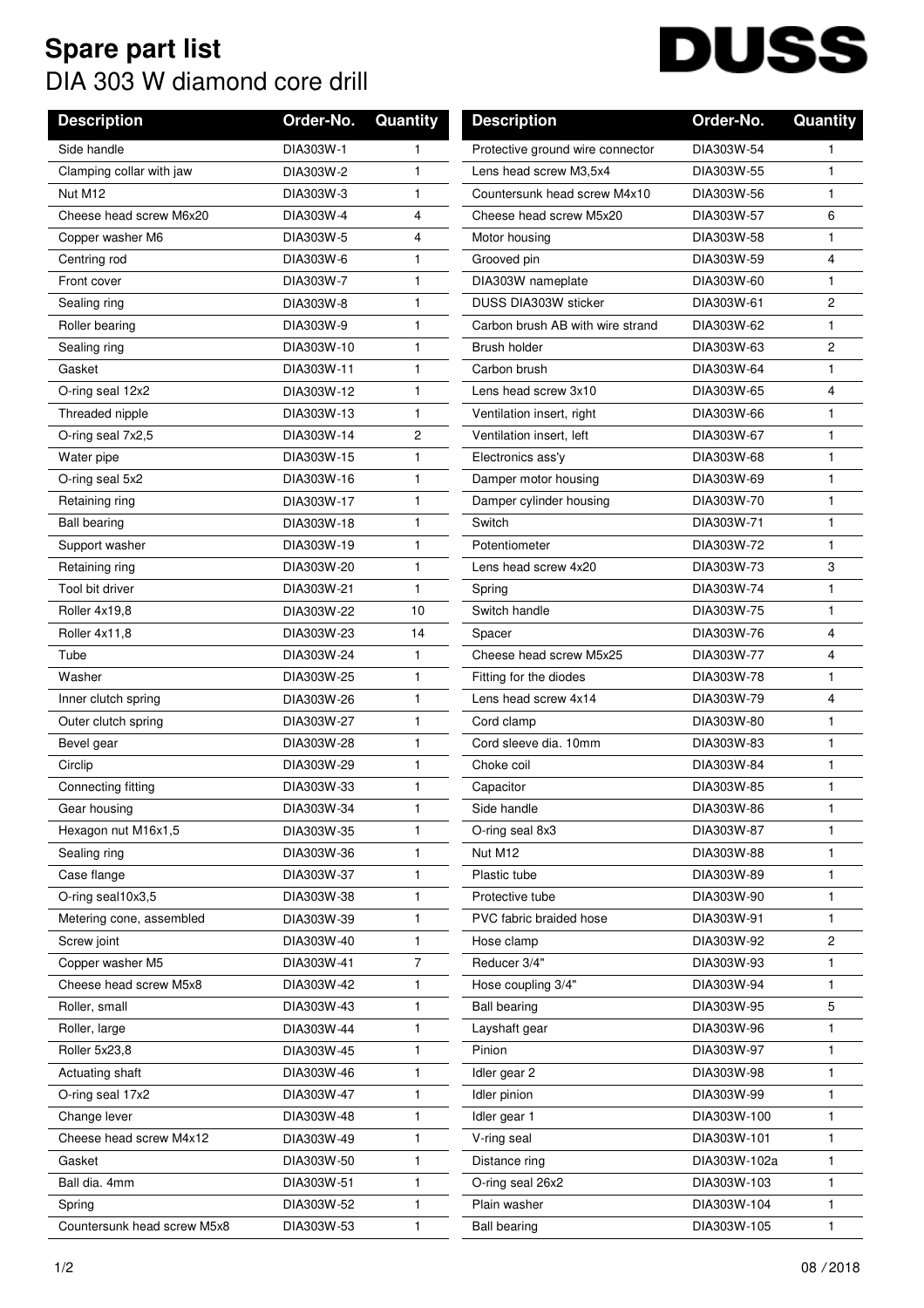## **Spare part list** DIA 303 W diamond core drill

## **DUSS**

| <b>Description</b>   | Order-No.   | Quantity       | <b>Description</b>          | Order-No.    | Quantity     |
|----------------------|-------------|----------------|-----------------------------|--------------|--------------|
|                      |             |                |                             |              |              |
| Retaining ring       | DIA303W-106 |                | Field, 230V                 | DIA303W-126  |              |
| Washer               | DIA303W-107 |                | Insulating housing          | DIA303W-127  | $\mathbf{1}$ |
| Armature, 230V       | DIA303W-108 |                | Motor cover                 | DIA303W-128  | 1            |
| <b>Ball bearing</b>  | DIA303W-109 |                | Lens head screw M4x20       | DIA303W-129  | 4            |
| Rubber sleeve        | DIA303W-110 |                | Cord, plug and PRCD         | DIA303W-130k | 1            |
| <b>Ball bearing</b>  | DIA303W-111 |                | Cord for PRCD               | DIA303W-130a | 0            |
| Spline shaft gear    | DIA303W-112 |                | <b>PRCD</b> circuit breaker | DIA303W-130b | 0            |
| Spline shaft         | DIA303W-113 |                | Cord, plug without PRCD     | DIA303W-130c | 0            |
| Sliding gear 1       | DIA303W-114 |                | Insulating sleeve           | DIA303W-131  | 1            |
| Ball dia, 2mm        | DIA303W-115 | $\overline{2}$ | Lustre terminal             | DIA303W-132  | 1            |
| <b>Ball bearing</b>  | DIA303W-116 | 2              | Retaining ring              | DIA303W-133  | 1            |
| Sliding gear 2       | DIA303W-117 |                | Retaining ring              | DIA303W-134  | 1            |
| Sliding gear 3       | DIA303W-118 |                | Ball valve, assembled       | DIA303W-304k | 1            |
| O-ring seal 12x1     | DIA303W-119 | $\mathbf{2}$   | Ball valve lever, assembled | DIA303W-305k | 0            |
| Needle bush          | DIA303W-120 |                | Retaining ring              | DIA303W-306  | 0            |
| <b>Ball bearing</b>  | DIA303W-121 |                | Washer M7                   | DIA303W-307  | 1            |
| <b>Ball bearing</b>  | DIA303W-122 |                | Fixing bracket              | DIA303W-308  |              |
| Gear wheel           | DIA303W-123 |                |                             |              |              |
| Bevel gear pinion    | DIA303W-124 |                |                             |              |              |
| Lens head screw 4x48 | DIA303W-125 | $\mathbf{2}$   |                             |              |              |